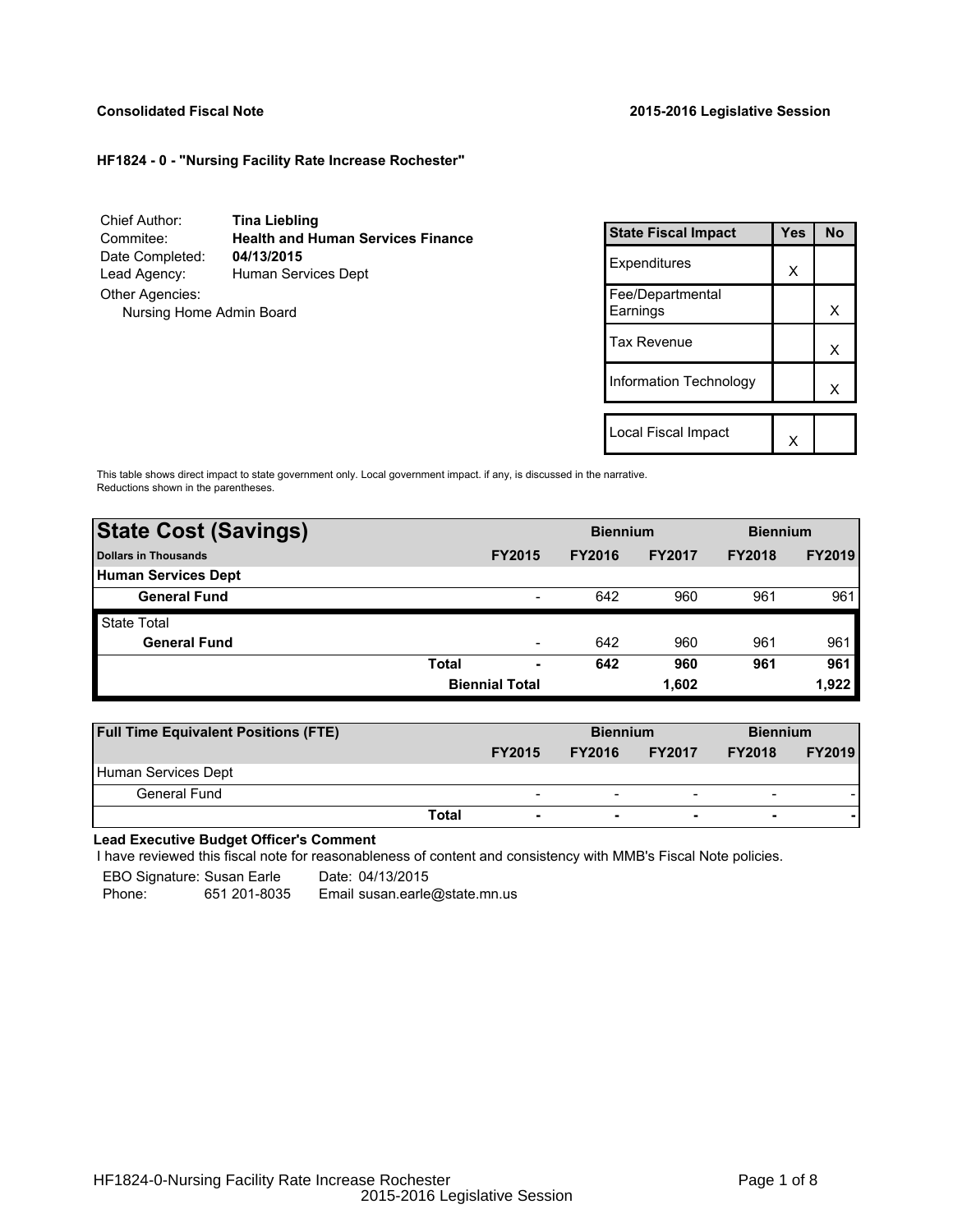# **State Cost (Savings) Calculation Details**

This table shows direct impact to state government only. Local government impact, if any, is discussed in the narrative. Reductions are shown in parentheses.

\*Transfers In/Out and Absorbed Costs are only displayed when reported.

| State Cost (Savings) = 1-2                        |              |                       | <b>Biennium</b> |               | <b>Biennium</b> |               |  |
|---------------------------------------------------|--------------|-----------------------|-----------------|---------------|-----------------|---------------|--|
| <b>Dollars in Thousands</b>                       |              | <b>FY2015</b>         | <b>FY2016</b>   | <b>FY2017</b> | <b>FY2018</b>   | <b>FY2019</b> |  |
| Human Services Dept                               |              |                       |                 |               |                 |               |  |
| General Fund                                      |              |                       | 642             | 960           | 961             | 961           |  |
|                                                   | Total        |                       | 642             | 960           | 961             | 961           |  |
|                                                   |              | <b>Biennial Total</b> |                 | 1,602         |                 | 1,922         |  |
| 1 - Expenditures, Absorbed Costs*, Transfers Out* |              |                       |                 |               |                 |               |  |
| Human Services Dept                               |              |                       |                 |               |                 |               |  |
| <b>General Fund</b>                               |              | -                     | 642             | 960           | 961             | 961           |  |
|                                                   | <b>Total</b> |                       | 642             | 960           | 961             | 961           |  |
|                                                   |              | <b>Biennial Total</b> |                 | 1,602         |                 | 1,922         |  |
| 2 - Revenues, Transfers In*                       |              |                       |                 |               |                 |               |  |
| Human Services Dept                               |              |                       |                 |               |                 |               |  |
| <b>General Fund</b>                               |              |                       |                 |               |                 |               |  |
|                                                   | Total        |                       |                 |               |                 |               |  |
|                                                   |              | <b>Biennial Total</b> |                 |               |                 |               |  |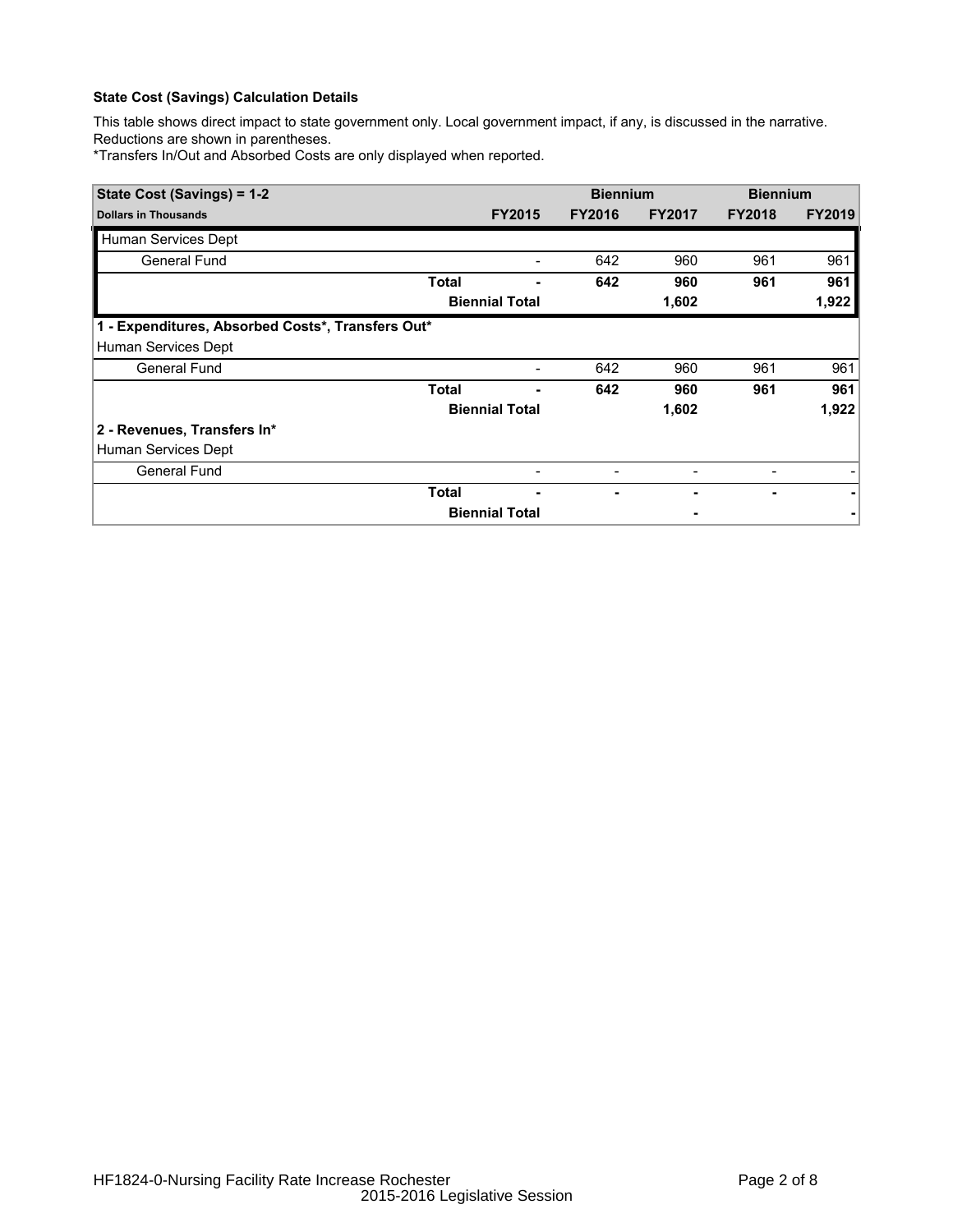### **Fiscal Note 2015-2016 Legislative Session**

**HF1824 - 0 - "Nursing Facility Rate Increase Rochester"**

| Chief Author:              | <b>Tina Liebling</b>                     |
|----------------------------|------------------------------------------|
| Commitee:                  | <b>Health and Human Services Finance</b> |
| Date Completed: 04/13/2015 |                                          |
| Agency:                    | Human Services Dept                      |

| <b>State Fiscal Impact</b>   | Yes | <b>No</b> |
|------------------------------|-----|-----------|
| Expenditures                 | X   |           |
| Fee/Departmental<br>Earnings |     | х         |
| <b>Tax Revenue</b>           |     | x         |
| Information Technology       |     | x         |
|                              |     |           |
| Local Fiscal Impact          |     |           |

This table shows direct impact to state government only. Local government impact. if any, is discussed in the narrative. Reductions shown in the parentheses.

| <b>State Cost (Savings)</b> |                       |                          | <b>Biennium</b> |               | <b>Biennium</b> |               |  |  |
|-----------------------------|-----------------------|--------------------------|-----------------|---------------|-----------------|---------------|--|--|
| <b>Dollars in Thousands</b> |                       | <b>FY2015</b>            | <b>FY2016</b>   | <b>FY2017</b> | <b>FY2018</b>   | <b>FY2019</b> |  |  |
| <b>General Fund</b>         |                       | $\overline{\phantom{a}}$ | 642             | 960           | 961             | 961           |  |  |
|                             | <b>Total</b>          | ٠                        | 642             | 960           | 961             | 961           |  |  |
|                             | <b>Biennial Total</b> |                          |                 | 1.602         |                 | 1.922         |  |  |
|                             |                       |                          |                 |               |                 |               |  |  |

| <b>Full Time Equivalent Positions (FTE)</b> |                          | <b>Biennium</b> |                          | <b>Biennium</b>          |               |
|---------------------------------------------|--------------------------|-----------------|--------------------------|--------------------------|---------------|
|                                             | <b>FY2015</b>            | <b>FY2016</b>   | <b>FY2017</b>            | <b>FY2018</b>            | <b>FY2019</b> |
| General Fund                                | $\overline{\phantom{0}}$ | -               | $\overline{\phantom{0}}$ | $\overline{\phantom{a}}$ |               |
|                                             | Total                    |                 | $\overline{\phantom{0}}$ | $\overline{\phantom{0}}$ |               |

## **Executive Budget Officer's Comment**

I have reviewed this fiscal note for reasonableness of content and consistency with MMB's Fiscal Note policies.

EBO Signature: Susan Earle Date: 4/13/2015 8:25:19 PM

Phone: 651 201-8035 Email susan.earle@state.mn.us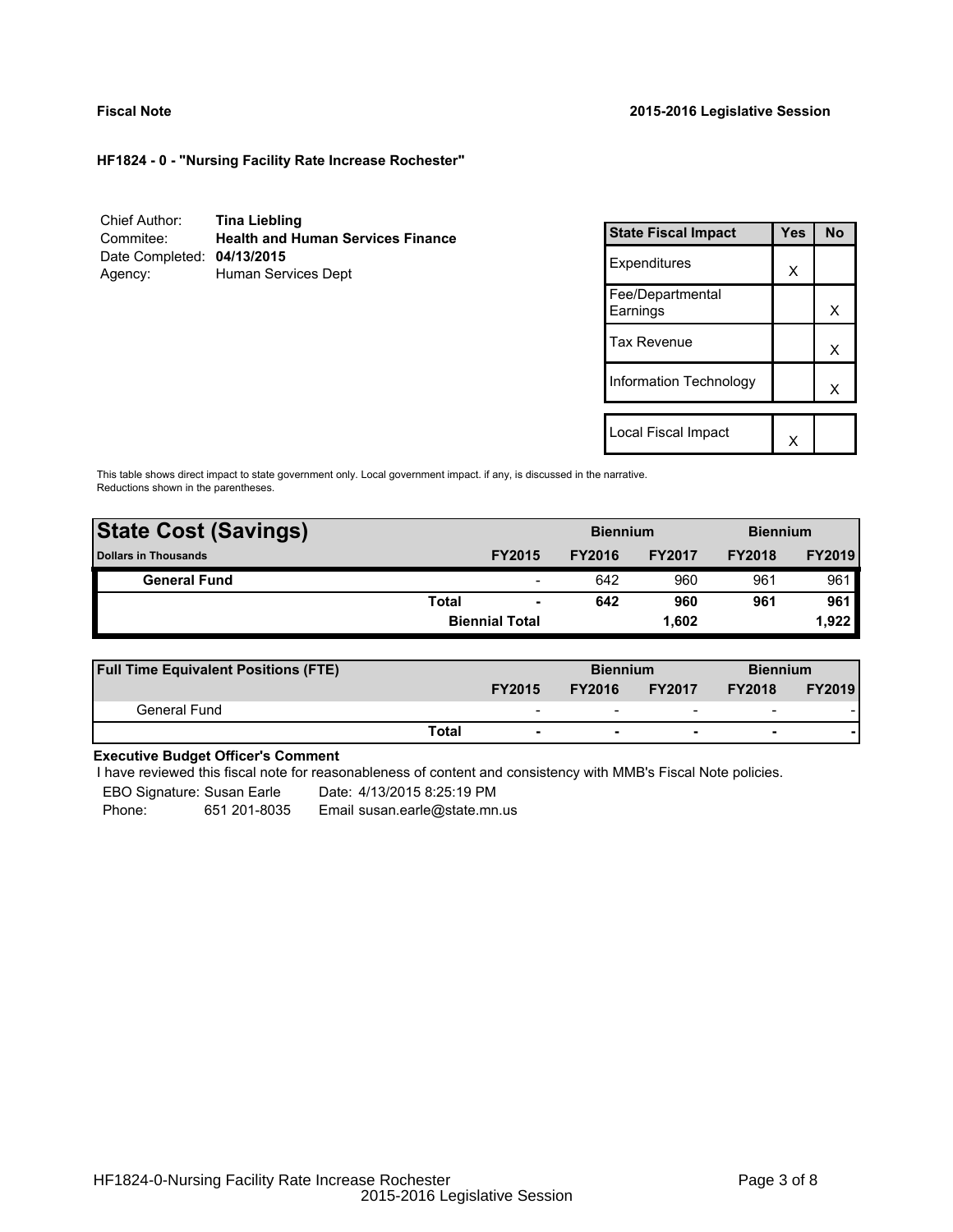## **State Cost (Savings) Calculation Details**

This table shows direct impact to state government only. Local government impact, if any, is discussed in the narrative. Reductions are shown in parentheses.

\*Transfers In/Out and Absorbed Costs are only displayed when reported.

| State Cost (Savings) = 1-2                        |              |                       | <b>Biennium</b> |               | <b>Biennium</b> |               |  |  |
|---------------------------------------------------|--------------|-----------------------|-----------------|---------------|-----------------|---------------|--|--|
| <b>Dollars in Thousands</b>                       |              | <b>FY2015</b>         | <b>FY2016</b>   | <b>FY2017</b> | <b>FY2018</b>   | <b>FY2019</b> |  |  |
| <b>General Fund</b>                               |              |                       | 642             | 960           | 961             | 961           |  |  |
|                                                   | <b>Total</b> |                       | 642             | 960           | 961             | 961           |  |  |
|                                                   |              | <b>Biennial Total</b> |                 | 1,602         |                 | 1,922         |  |  |
| 1 - Expenditures, Absorbed Costs*, Transfers Out* |              |                       |                 |               |                 |               |  |  |
| <b>General Fund</b>                               |              |                       | 642             | 960           | 961             | 961           |  |  |
|                                                   | <b>Total</b> | ۰                     | 642             | 960           | 961             | 961           |  |  |
|                                                   |              | <b>Biennial Total</b> |                 | 1,602         |                 | 1,922         |  |  |
| 2 - Revenues, Transfers In*                       |              |                       |                 |               |                 |               |  |  |
| <b>General Fund</b>                               |              |                       |                 |               |                 |               |  |  |
|                                                   | <b>Total</b> | ٠                     | ۰               |               | ۰               | ۰             |  |  |
|                                                   |              | <b>Biennial Total</b> |                 | ٠             |                 |               |  |  |

#### **Bill Description**

This proposal is to give an operating rate increase to the nursing facilities (NFs) located in the city of Rochester or within 30 miles of the city of Rochester. This rate increase is proposed to be linked to the median operating rate of the case-mix rate with a weight of 1.0 (DDF) of all NFs in Peer Group 1. Other rates will be adjusted based on facility-specific case-mix percentages.

#### **Assumptions**

This proposal can be implemented within the existing administrative resources of the Department.

The effective date of the rate adjustments in this bill is October 1, 2015.

Minnesota's first fiscal year related to this bill ends on June 30, 2016.

Payment for services lags the provision of services by one month.

The state share of costs/savings is determined by amounts paid by other governmental units:

- $_{\bullet}$  the base federal share is 50% of the total; a small amount of payments are eligible for higher federal rates;
- $_{\bullet}$  the county share is estimated to be 2.3% of the non-federal share;
- $_{\bullet}$  the state share is the total minus the federal share and the county share.

The number of nursing facilities that this bill applies to is 16. However, one of these facilities will not receive a rate increase under this proposal because their current DDF rate exceeds the median operating rate of Peer group 1. The rates for this facility is held harmless per the language in the bill. The bill states that this subdivision only applies to an individual facility if it results in a rate increase for that facility.

The COLA rate increase effective 10/1/2015 (MN Statute 256B.434, Subd. 19b) will not be repealed.

The number of Medicaid days will remain the same each year for this facility through FY2019.

#### **Expenditure and/or Revenue Formula**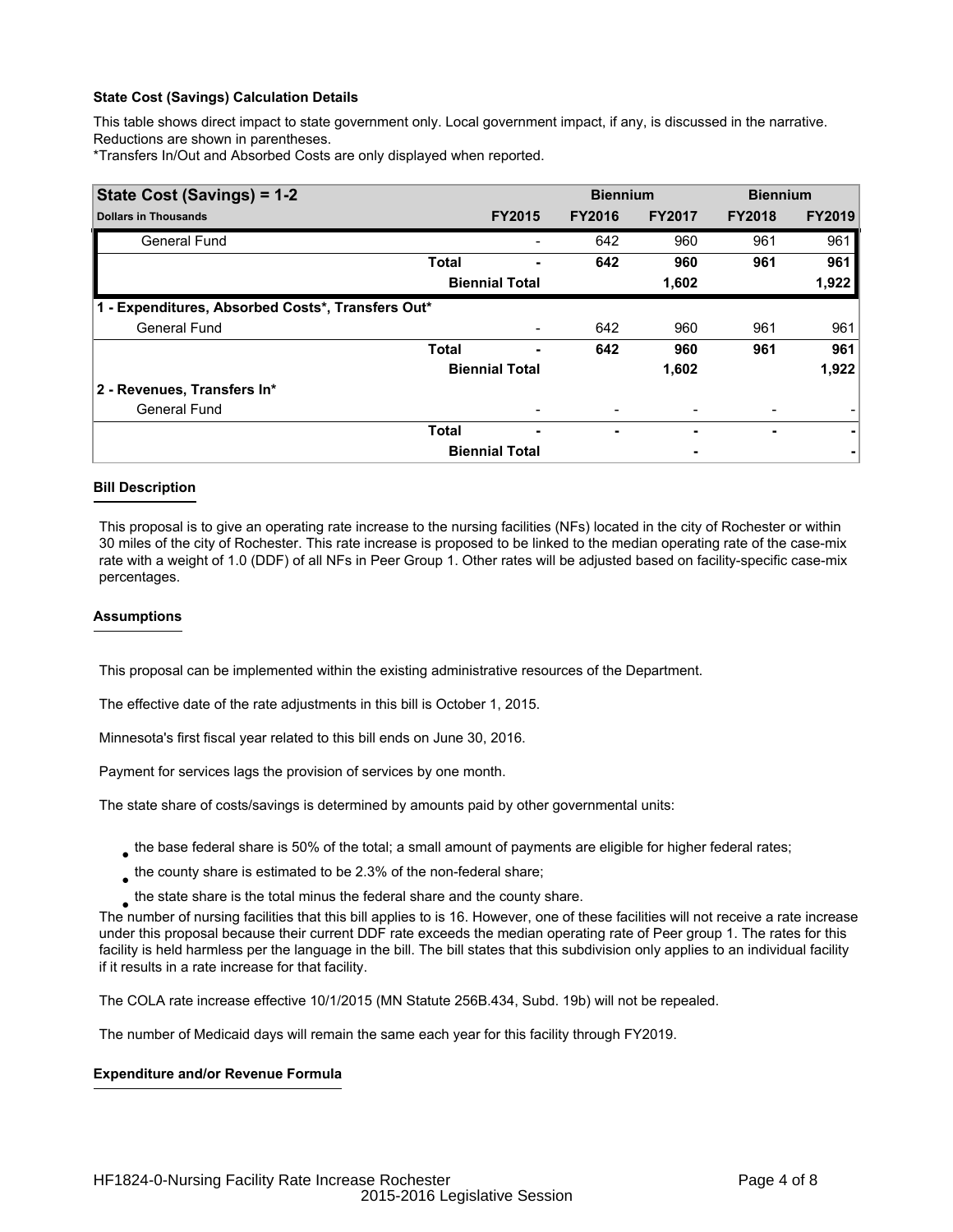The calculations are based on each facility's current operating rate and resident days on the 9/30/13 cost report. The median RUGS operating rate with a weight of 1.00 (DDF) for Peer Group 1 was multiplied by the current percentage of the DDF operating rate of each facility to establish an operating rate target for these facilities. The case-mix rates other than DDF are computed by multiplying the DDF target rate by the percentage of each facility's rates that are case-mix adjusted and the corresponding case-mix weight and then adding the non-case-mix portion of the target rate (used 1/1/12 RUGs IV conversion). The 3.2% rate increase currently in law (256B.434, Subd. 19b) is added to the operating rates after calculating the proposed rate increase. The difference between the proposed and the current rate was multiplied by the Medicaid (MA) days (based upon the 9/30/13 cost reports) for each RUGS class to determine the cost. Amounts for each RUGS class were summed to determine the total cost.

| Total annual cost/(savings) in thousands |             | FY 2016                                  |               | FY 2017 |     |               | FY 2018 |        |                | FY 2019                  |
|------------------------------------------|-------------|------------------------------------------|---------------|---------|-----|---------------|---------|--------|----------------|--------------------------|
| Operating rate increases                 |             | \$<br>1,986                              | \$            | 1,986   |     | \$            | 1,986   |        | \$             | 1,986                    |
| SFY payment delay                        |             | 66.85%                                   |               |         |     |               |         |        |                |                          |
| Projected MA costs/(savings)             |             | \$<br>1,328                              | \$            | 1,986   |     | \$            | 1,986   |        | \$             | 1,986                    |
| Federal share                            |             | \$<br>671                                | \$            | 1,003   |     | \$            | 1,002   |        | \$             | 1,002                    |
| State budget                             |             | \$<br>642                                | \$            |         | 960 | \$            | 961     |        | \$             | 961                      |
| County share                             |             | \$<br>15                                 | \$            |         | 23  | \$            | 23      |        | \$             | 23                       |
| MA Grants (state budget) BACT 33 LF      |             | \$<br>642                                | \$            |         | 960 | \$            | 961     |        | \$             | 961                      |
| <b>Administrative Costs</b>              |             | $\sqrt{2}$<br>$\overline{\phantom{a}}$   | $\frac{1}{2}$ |         |     | $\frac{1}{2}$ |         |        | $\mathfrak{L}$ | $\overline{\phantom{a}}$ |
| Total Costs/(Savings)                    |             | $\frac{3}{2}$<br>642                     | $\sqrt[6]{2}$ |         | 960 | $\sqrt[6]{2}$ | 961     |        | $\sqrt{2}$     | 961                      |
| Fiscal Tracking Summary (\$000s)         |             |                                          |               |         |     |               |         |        |                |                          |
| Fund                                     | <b>BACT</b> | <b>Description</b>                       |               | FY2016  |     | FY2017        |         | FY2018 |                | FY2019                   |
| GF                                       | 33 LF       | NF operating<br>rate increases           |               | 642     |     | 960           |         | 961    |                | 961                      |
|                                          |             |                                          |               |         |     |               |         |        |                |                          |
|                                          |             |                                          |               |         |     |               |         |        |                |                          |
|                                          |             |                                          |               |         |     |               |         |        |                |                          |
|                                          |             | <b>Total Net</b><br><b>Fiscal Impact</b> |               | 642     |     | 960           |         | 961    |                | 961                      |
|                                          |             | <b>Full Time</b><br><b>Equivalents</b>   |               |         |     |               |         |        |                |                          |

#### **Long-Term Fiscal Considerations**

The additional spending is ongoing after FY 2019.

#### **Local Fiscal Impact**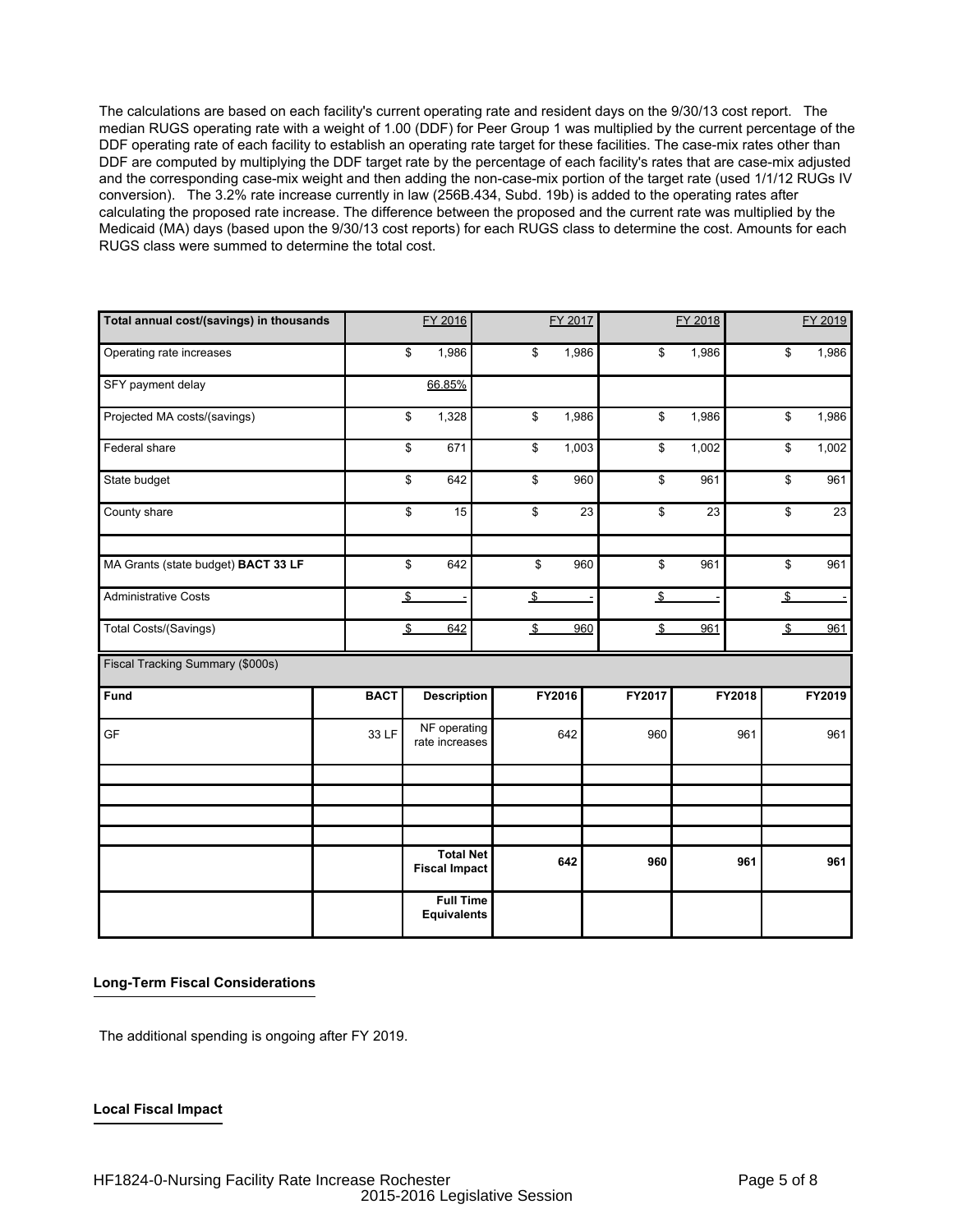There is a county share associated with this bill. The aggregate county impact will be approximately \$23,000 per year starting in FY 2017.

## **References/Sources**

DHS Nursing Facility rate files

2013 Nursing Facility Medicaid Cost Reports

February 2015 forecast

HF1824 bill language (as introduced)

**Agency Contact:** Kari Irber 651-431-3491 **Agency Fiscal Note Coordinator Signature:** Don Allen **Date:** 4/13/2015 6:33:27 PM **Phone:** 651 431-2932 **Email:** Don.Allen@state.mn.us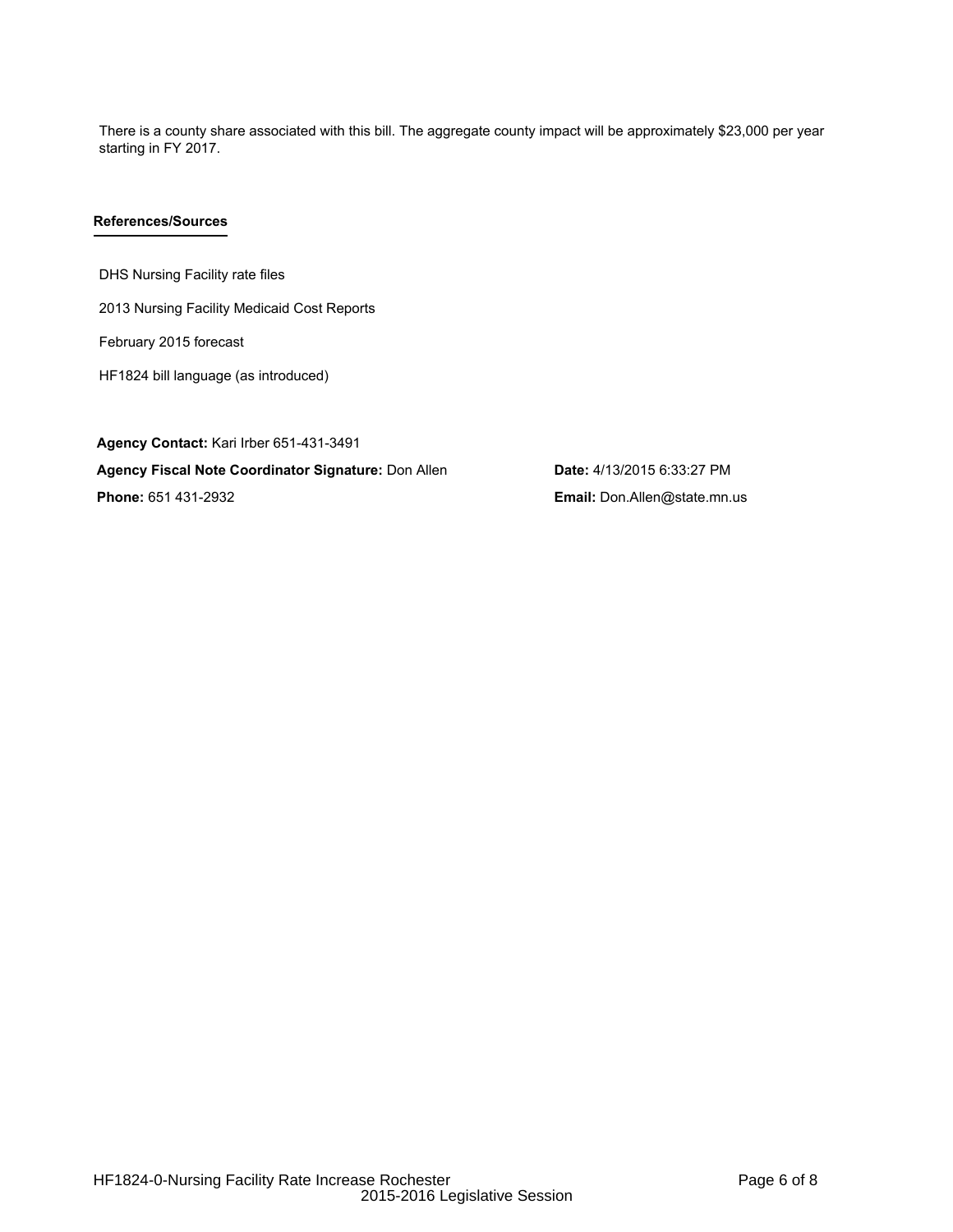### **Fiscal Note 2015-2016 Legislative Session**

**HF1824 - 0 - "Nursing Facility Rate Increase Rochester"**

| Chief Author:              | <b>Tina Liebling</b>                     |
|----------------------------|------------------------------------------|
| Commitee:                  | <b>Health and Human Services Finance</b> |
| Date Completed: 04/13/2015 |                                          |
| Agency:                    | Nursing Home Admin Board                 |

| <b>State Fiscal Impact</b>   | Yes | <b>No</b> |
|------------------------------|-----|-----------|
| Expenditures                 |     | x         |
| Fee/Departmental<br>Earnings |     | x         |
| Tax Revenue                  |     | x         |
| Information Technology       |     | x         |
| Local Fiscal Impact          |     |           |
|                              |     |           |

This table shows direct impact to state government only. Local government impact. if any, is discussed in the narrative. Reductions shown in the parentheses.

| <b>State Cost (Savings)</b> |                       | <b>Biennium</b> |                          | <b>Biennium</b>          |               |
|-----------------------------|-----------------------|-----------------|--------------------------|--------------------------|---------------|
| <b>Dollars in Thousands</b> | <b>FY2015</b>         | <b>FY2016</b>   | <b>FY2017</b>            | <b>FY2018</b>            | <b>FY2019</b> |
| Total                       | ۰                     | ۰               | $\overline{\phantom{0}}$ | $\overline{\phantom{0}}$ |               |
|                             | <b>Biennial Total</b> |                 | -                        |                          |               |
|                             |                       |                 |                          |                          |               |

| <b>Full Time Equivalent Positions (FTE)</b> |       |                          | <b>Biennium</b> |                          | <b>Biennium</b> |               |
|---------------------------------------------|-------|--------------------------|-----------------|--------------------------|-----------------|---------------|
|                                             |       | <b>FY2015</b>            | <b>FY2016</b>   | <b>FY2017</b>            | <b>FY2018</b>   | <b>FY2019</b> |
|                                             | Total | $\overline{\phantom{a}}$ | $\sim$          | $\overline{\phantom{a}}$ | $\sim$          |               |

# **Executive Budget Officer's Comment**

I have reviewed this fiscal note for reasonableness of content and consistency with MMB's Fiscal Note policies.

EBO Signature: Brian McLafferty Date: 3/25/2015 11:36:11 AM Phone: 651 201-8037 Email Brian.McLafferty@state.mn.us